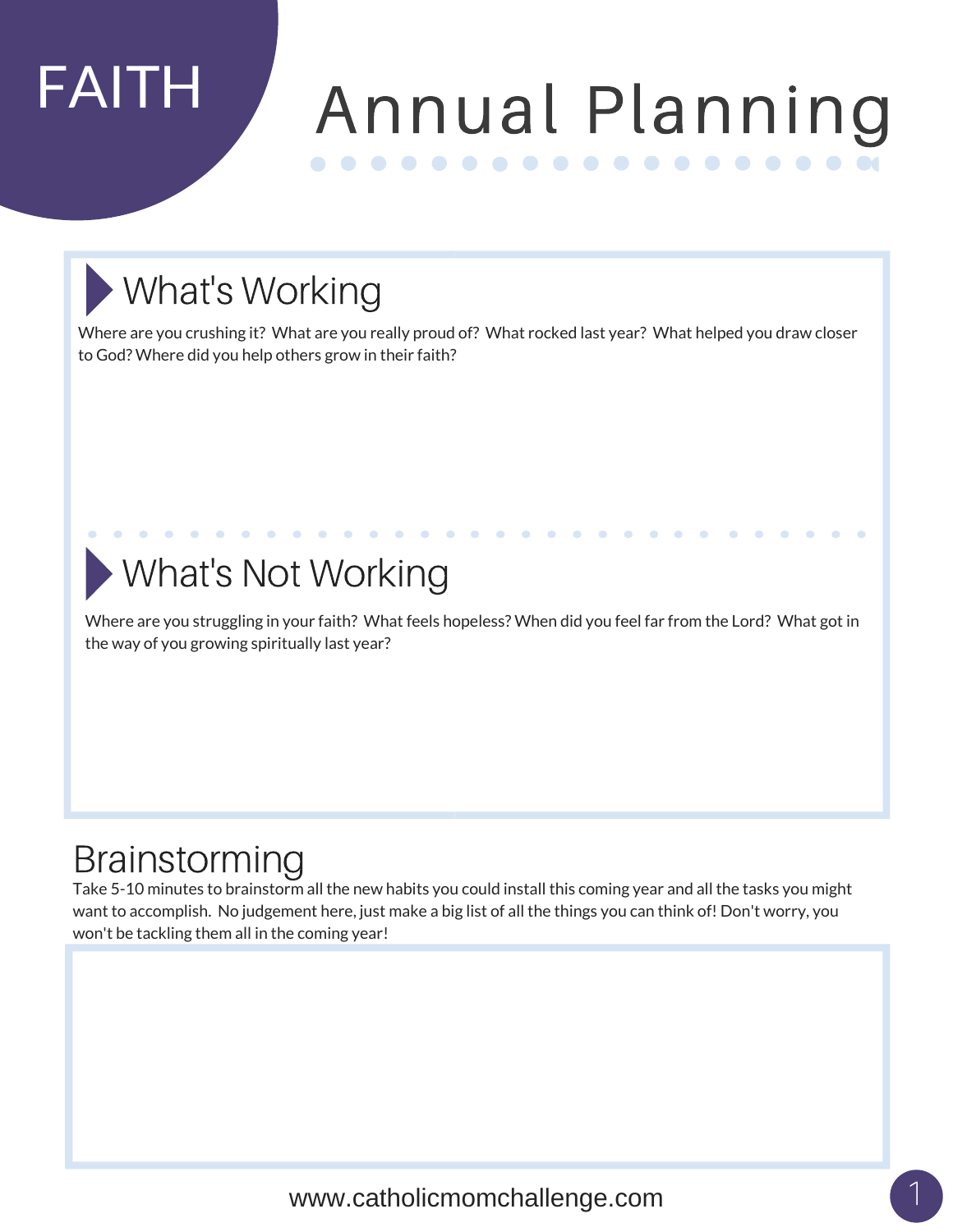## FAITH Annual Planning

Narrow down your ideas and pick the ones you're actually going to tackle this year. Be realistic. I recommend picking 1-2 habits to install (i.e. daily bible reading, weekly adoration, monthly confession etc.) and no more than five tasks to accomplish (attend a Catholic conference, visit closest Catholic shrine, purchase a journaling bible.)

#### New Habits I Will Install This Year

Habit: Frequency:

Habit: Frequency:

#### Tasks I Will Accomplish

Make sure these tasks are Specific, Measurable, Attainable, Realistic and Time-Bound

**TASK**

**COMPLETION DATE**

Obstacles you may face while trying to grow in your faith: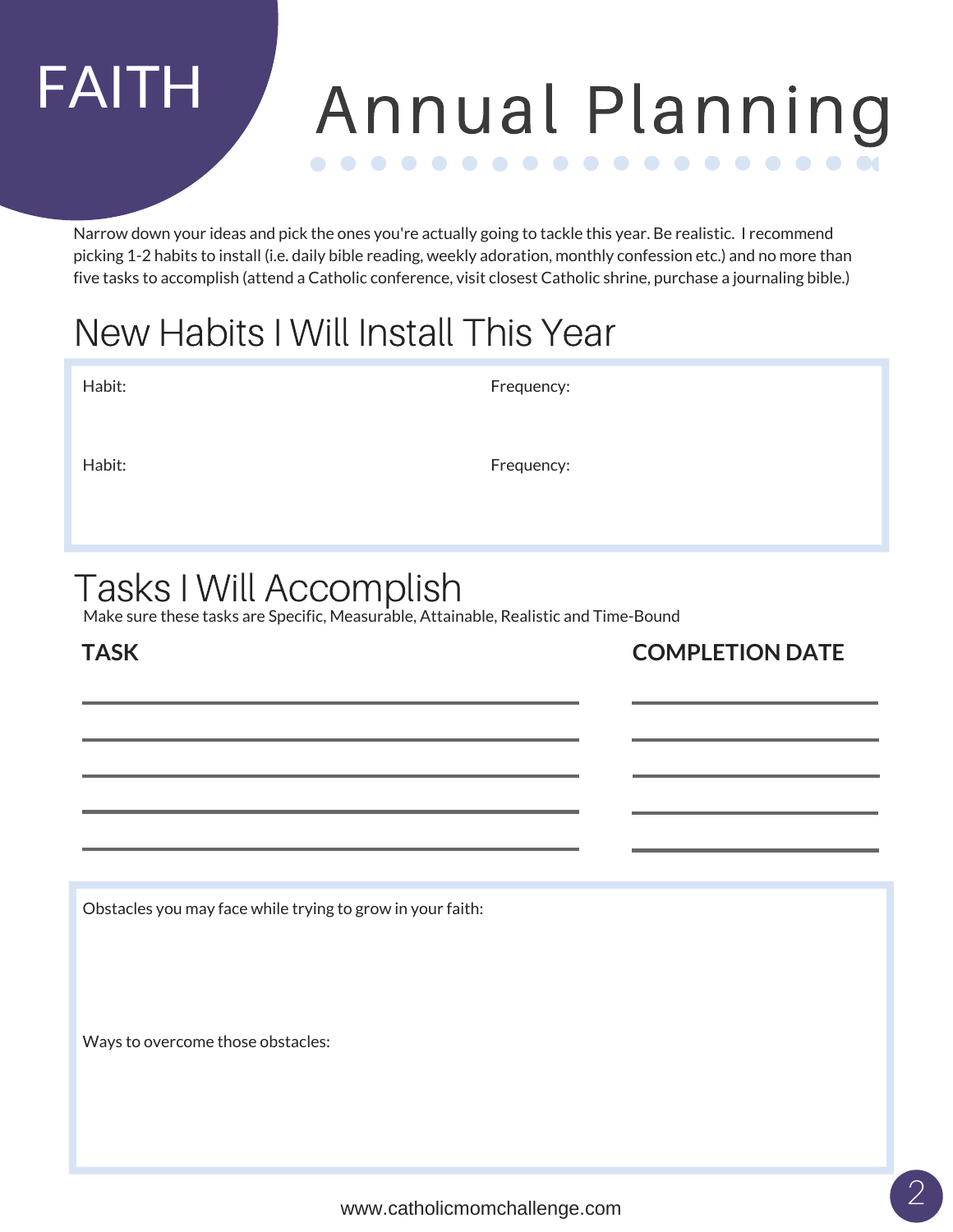## MARRIAGE

### Annual Planning

### What's Working

Where are you crushing it? What are you really proud of? What rocked last year? What helped you draw grow closer to your husband? Did you help others grow in their marriages? What part of your marriage makes you smile?

#### What's Not Working

Where are you struggling in your marriage? What feels hopeless? When did you feel disconnected from your husband? What got in the way of having a healthy and growing marriage last year?

#### Brainstorming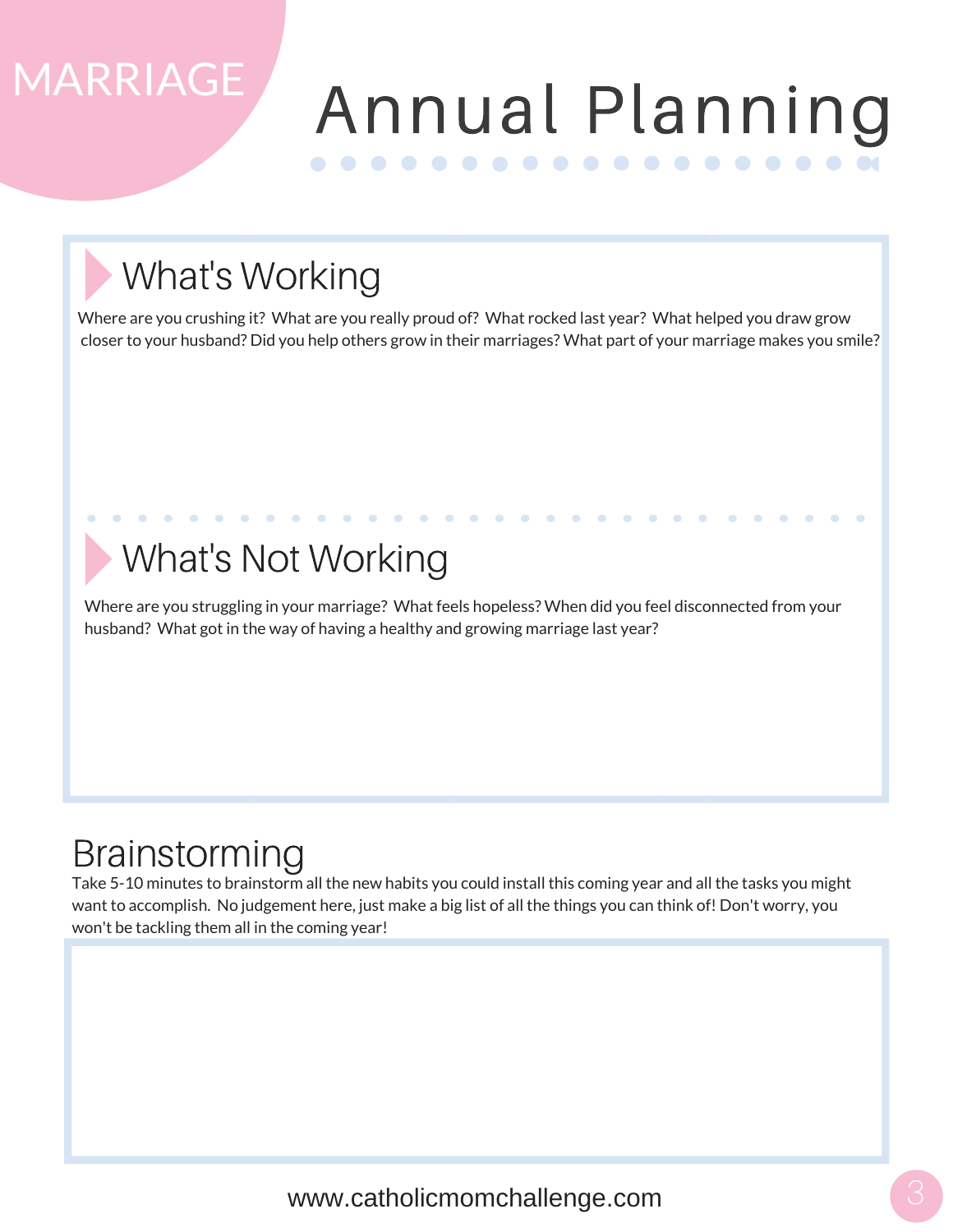### Annual Planning

Now you're going to narrow down your ideas and pick the ones you're actually going to tackle in the coming year. Be realistic about what you can accomplish. I recommend picking 1-2 habits to install (i.e. weekly date night, praying together before bed, weekly review etc.) and no more than five tasks to accomplish (plan a weekend away, try a marriage counselor, make a list of 25 things you can do that makes your spouse happy etc.)

#### New Habits I Will Install This Year

| Habit: | Frequency: |
|--------|------------|
| Habit: | Frequency: |
|        |            |

#### Tasks I Will Accomplish

Make sure these tasks are Specific, Measurable, Attainable, Realistic and Time-Bound

#### **TASK**

MARRIAGE

**COMPLETION DATE**

Obstacles you may face while trying to grow in your faith: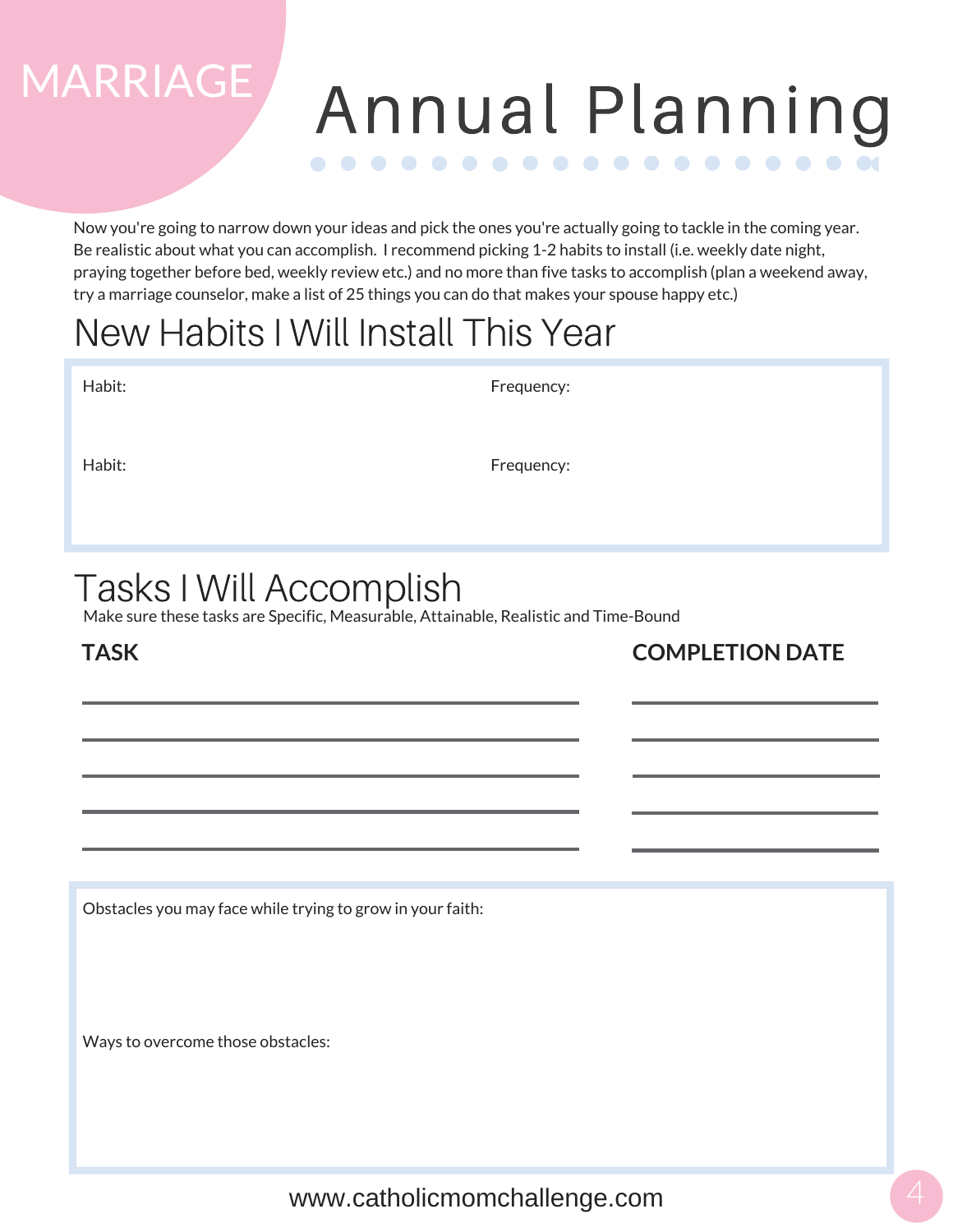## MOTHERHOOD

### Annual Planning

## What's Working

Where are you crushing it? What are you really proud of? What rocked last year? What helped you draw grow in your vocation of motherhood? Did you help others grow as mothers? What parts of motherhood make you smile?

#### What's Not Working

Where are you struggling in your vocation of motherhood? What feels hopeless? When did you feel disconnected from your children? What got in the way of being a calm, Catholic-centered parent?

#### Brainstorming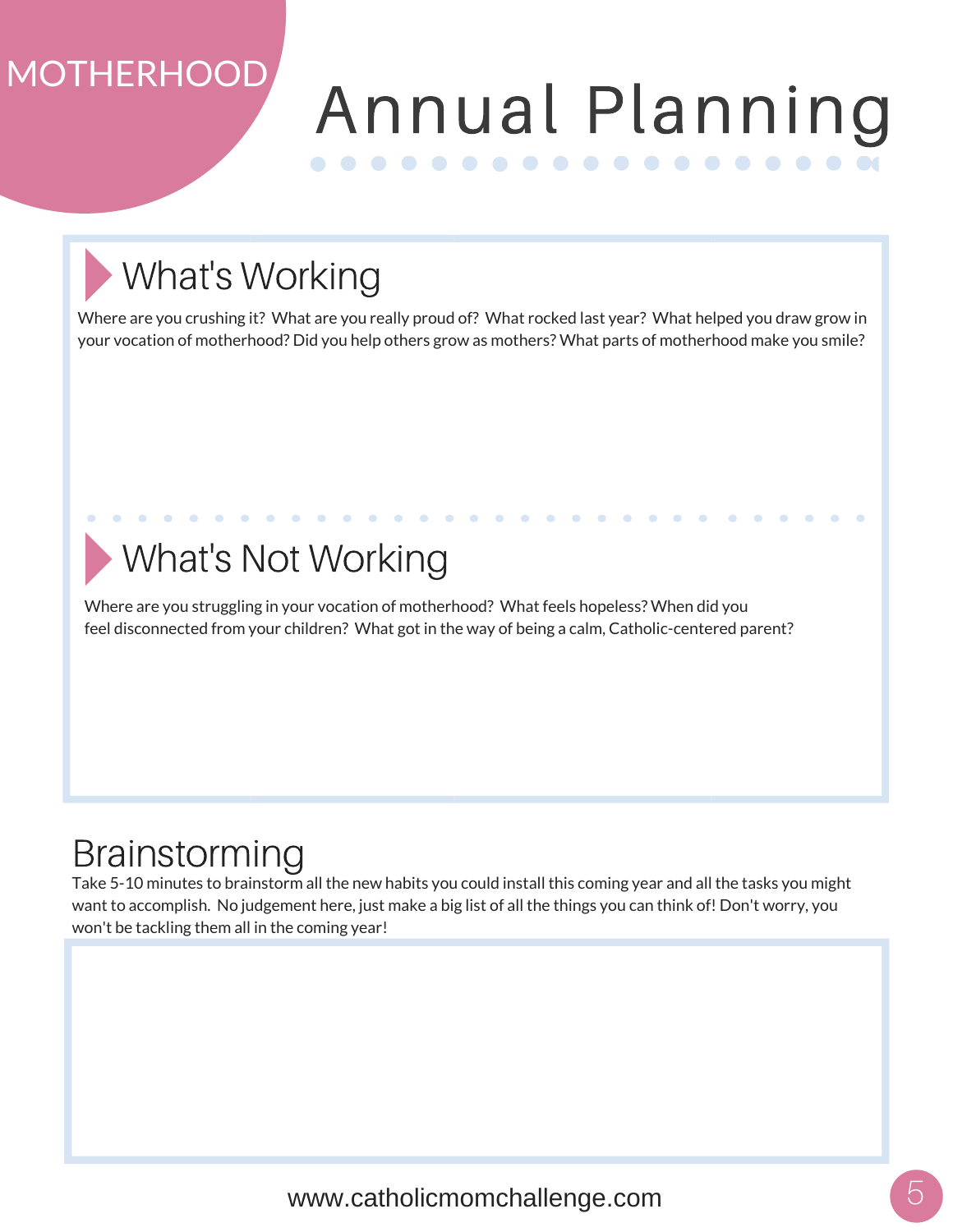## MOTHERHOOD

#### Annual Planning

Now you're going to narrow down your ideas and pick the ones you're actually going to tackle in the coming year. Be realistic about what you can accomplish. I recommend picking 1-2 habits to install (i.e. memorize scripture with your kids, start evening prayers as a family, read a parenting book every two months etc.) and no more than five tasks to accomplish (write a letter to your kids, schedule a date with your kids, create a post a discipline chart, etc.)

#### New Habits I Will Install This Year

| Habit: | Frequency: |
|--------|------------|
| Habit: | Frequency: |

#### Tasks I Will Accomplish

Make sure these tasks are Specific, Measurable, Attainable, Realistic and Time-Bound

#### **TASK**

**COMPLETION DATE**

Obstacles you may face while trying to grow in your faith: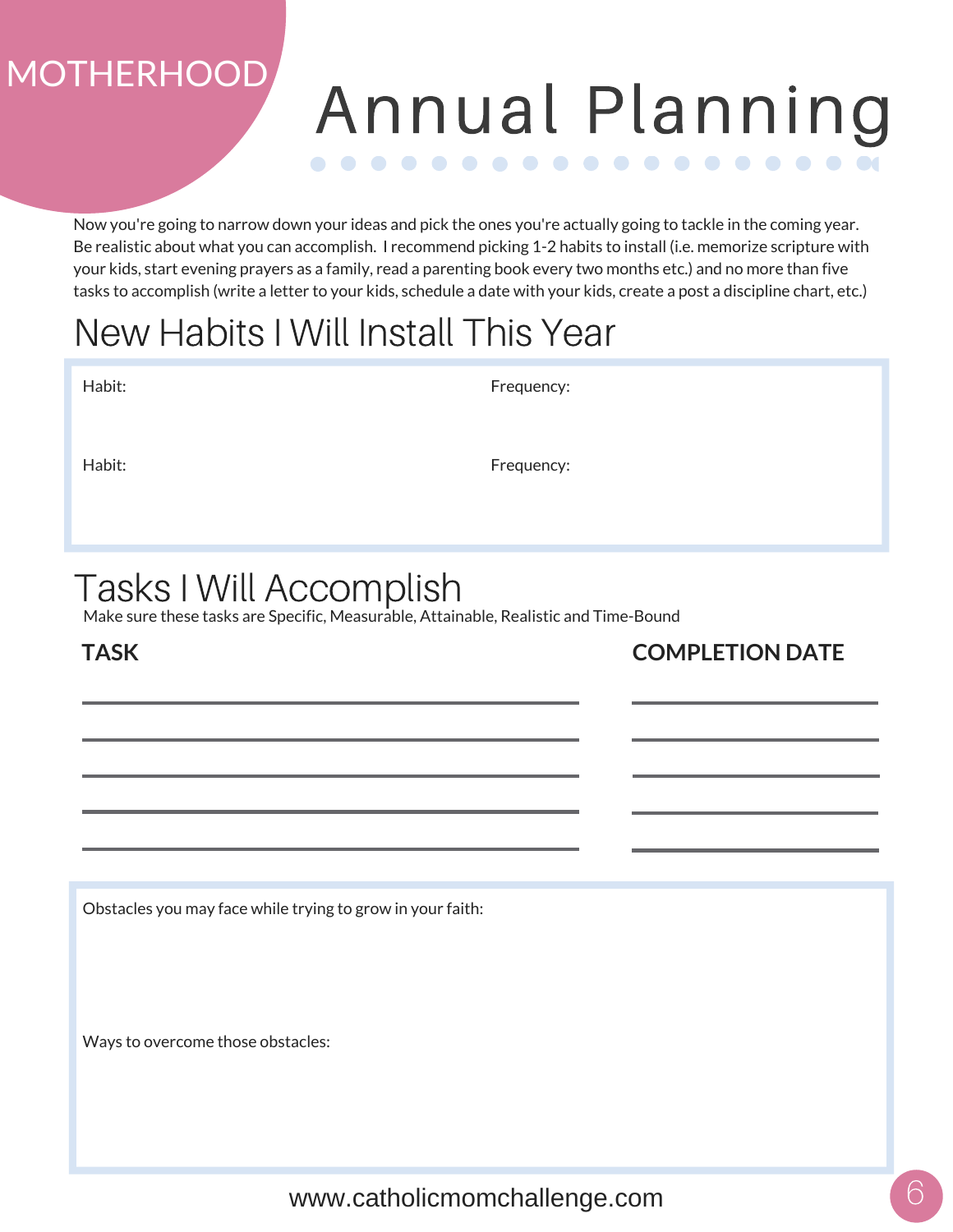## REST

### Annual Planning

## What's Working

Where are you crushing it? What are you really proud of? What rocked last year? What helped you really rest your body, your mind and your soul? Did you help others find true rest? What are your favorite ways to rest?

#### What's Not Working

How are you struggling to rest? What feels hopeless about finding rest? What makes you feel burnt out? What or who keeps getting in the way of your finding true, deep rest?

#### Brainstorming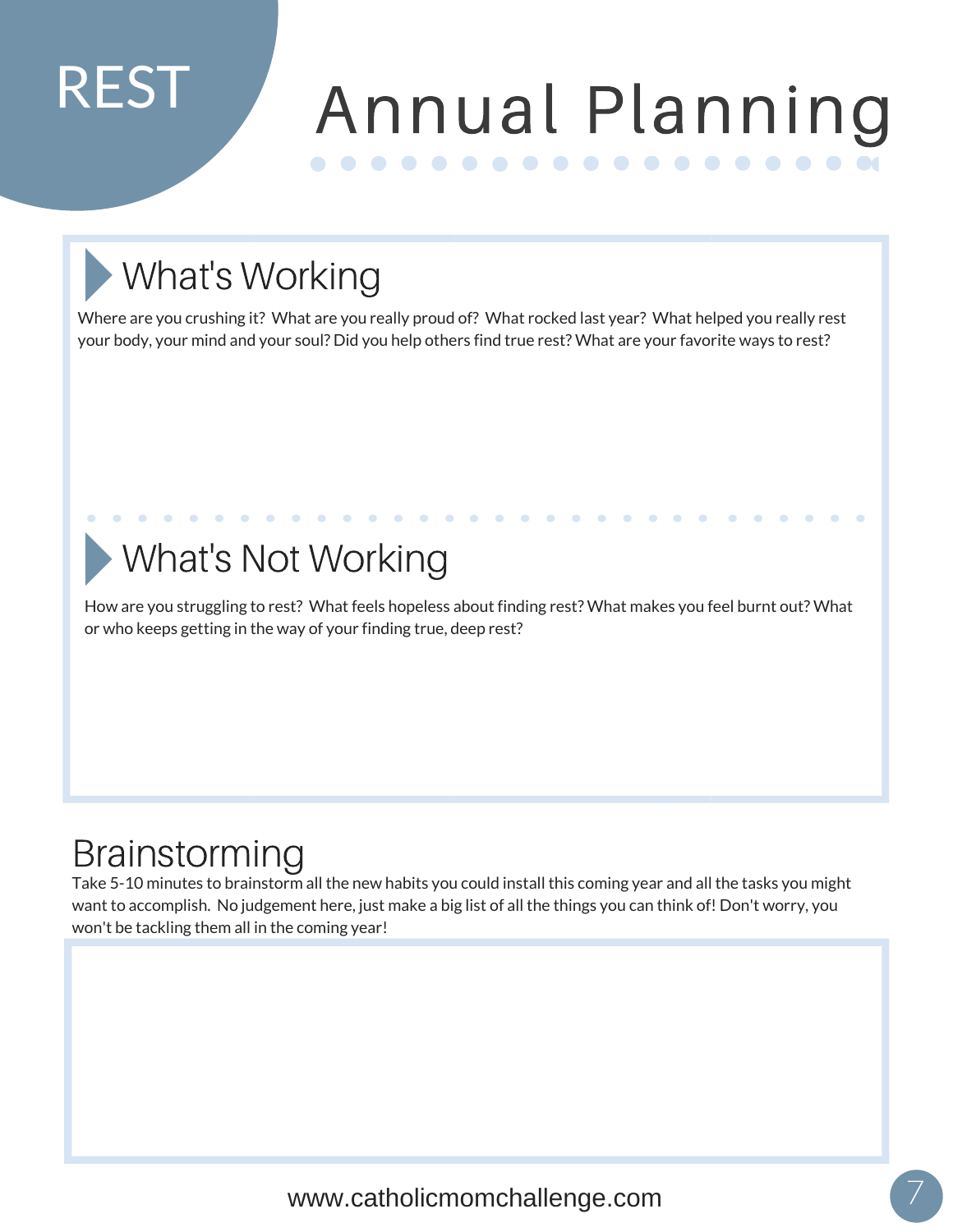#### Annual Planning . . . . . . . . . . . . . . .

Now you're going to narrow down your ideas and pick the ones you're actually going to tackle in the coming year. Be realistic about what you can accomplish. I recommend picking 1-2 habits to install (i.e. protecting time for daily rest, instituting a digital sunset, going to bed at an earlier time etc. ) and no more than five tasks to accomplish (buy some bubble bath, find a knitting pattern, find a friend who likes to relax in the same what you do etc.)

#### New Habits I Will Install This Year

| Habit: | Frequency: |
|--------|------------|
| Habit: | Frequency: |

#### Tasks I Will Accomplish

Make sure these tasks are Specific, Measurable, Attainable, Realistic and Time-Bound

#### **TASK**

REST

**COMPLETION DATE**

Obstacles you may face while trying to grow in your faith: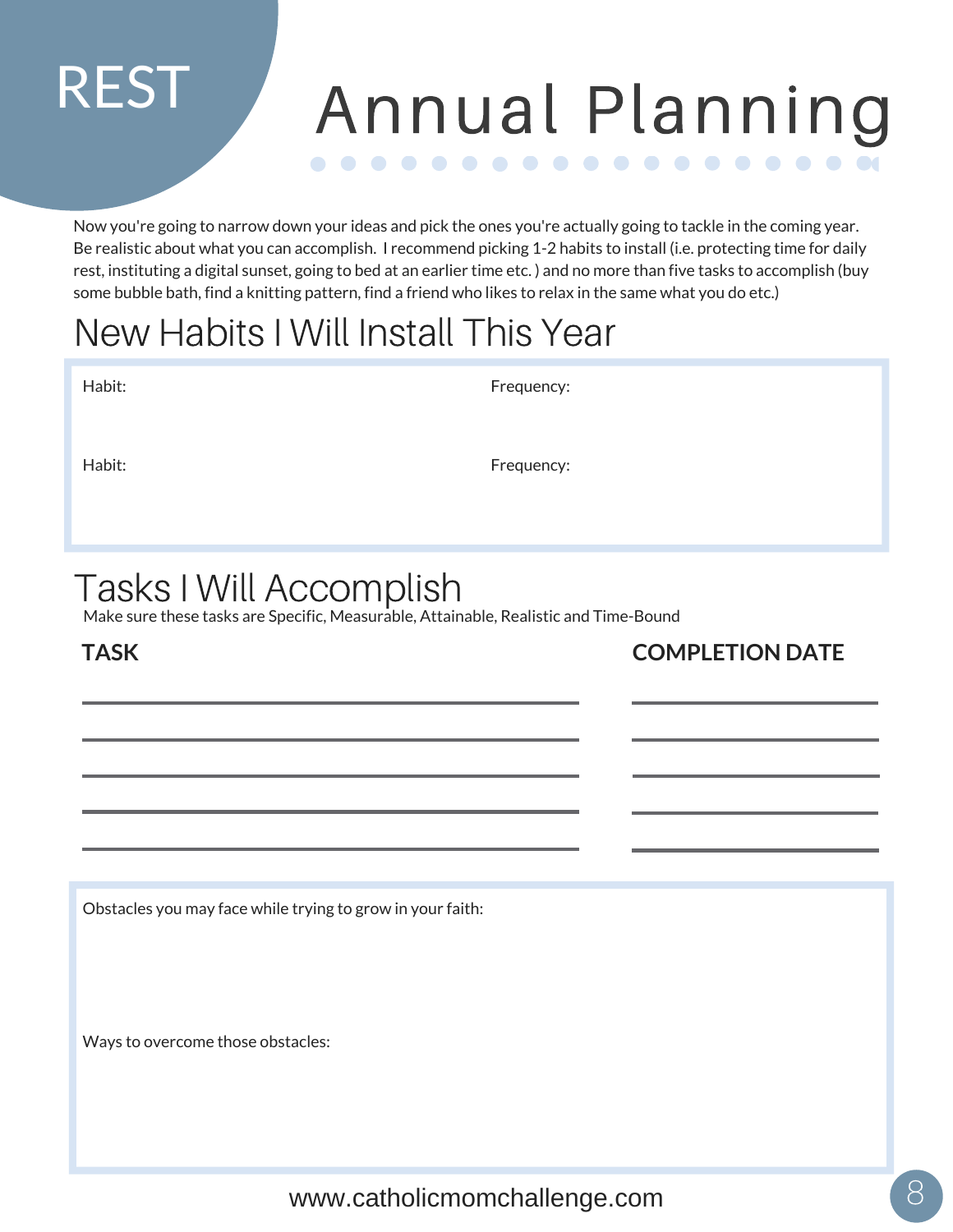# HEALTH

### Annual Planning

## What's Working

Where are you crushing it? What are you really proud of? What rocked last year? What aspects of your health improved? Did you help others to get healthier? What were your favorite ways to get healthier?

#### What's Not Working

How are you struggling to be healthy? What feels hopeless about your health? What foods and activities make your body feel bad? What or who keeps getting in the way of you becoming healthier?

#### Brainstorming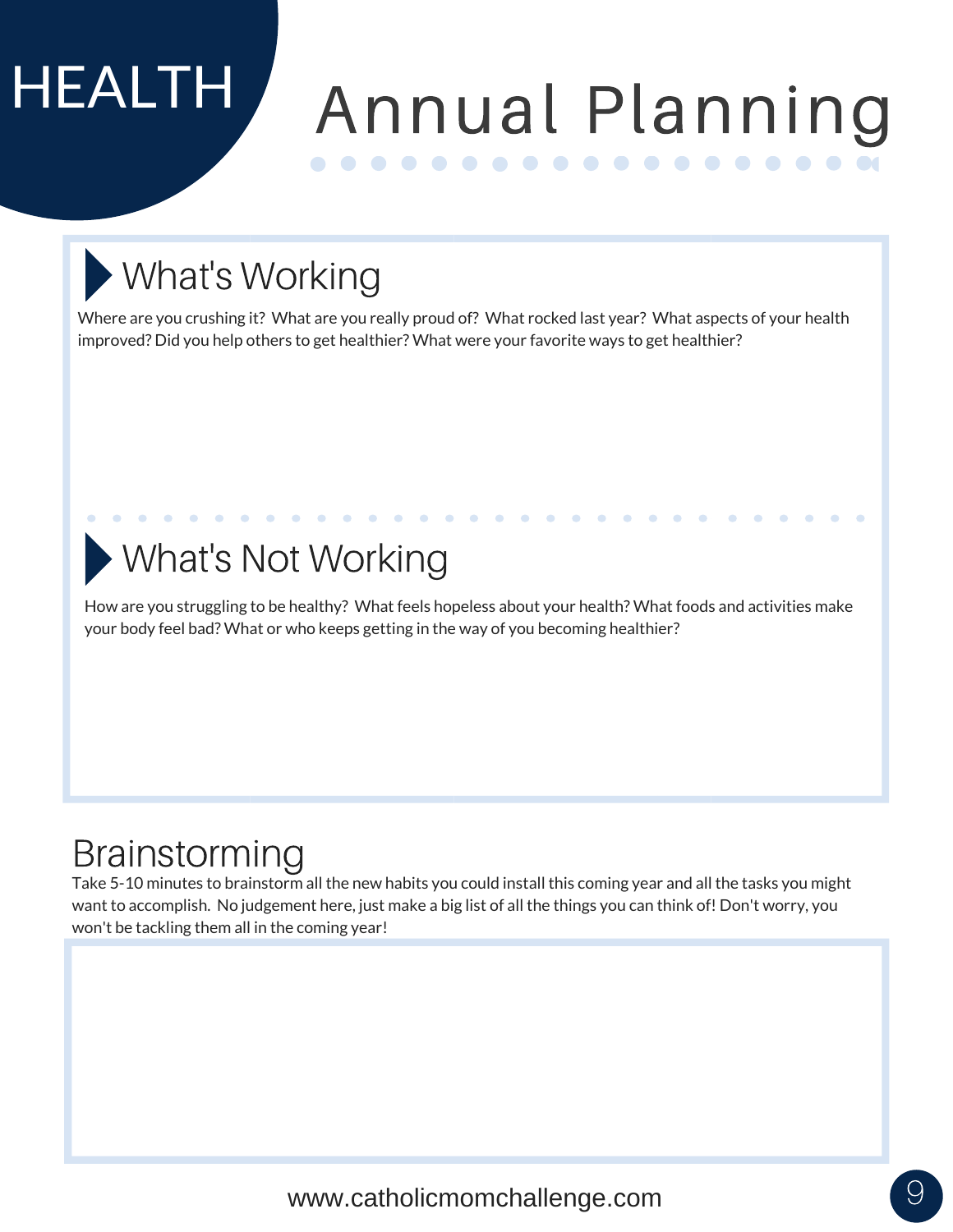#### Annual Planning

Now you're going to narrow down your ideas and pick the ones you're actually going to tackle in the coming year. Be realistic about what you can accomplish. I recommend picking 1-2 habits to install (i.e. eat better foods, drink more water, daily exercise/stretching, annual doctor check-up etc. ) and no more than five tasks to accomplish (i.e. buy a kettlebell, read a health book, schedule a doctor appointment etc.)

#### New Habits I Will Install This Year

| Habit: | Frequency: |
|--------|------------|
| Habit: | Frequency: |

#### Tasks I Will Accomplish

Make sure these tasks are Specific, Measurable, Attainable, Realistic and Time-Bound

#### **TASK**

HEALTH

**COMPLETION DATE**

Obstacles you may face while trying to grow in your faith: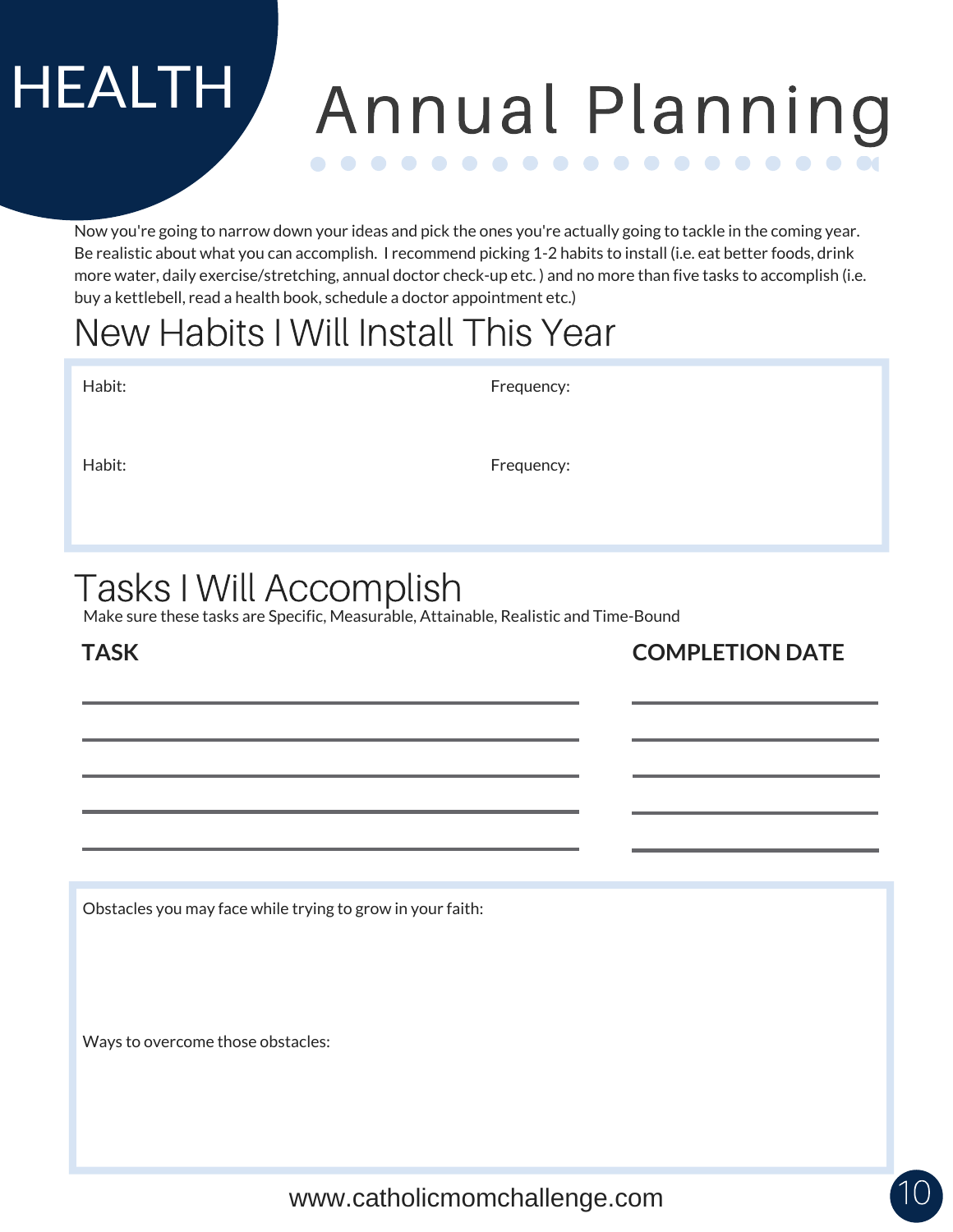## FINANCES

### Annual Planning

## What's Working

Where are you crushing it? What are you really proud of? What rocked last year? Where did you save money by not buying things or by making smart purchasing choices? How did you or your spouse bring money into the family?

#### What's Not Working

How are you struggling to manage your finances? Where do you keep spending money that you shouldn't be? What feels hopeless about your finances? What is out of control about your finances?

#### Brainstorming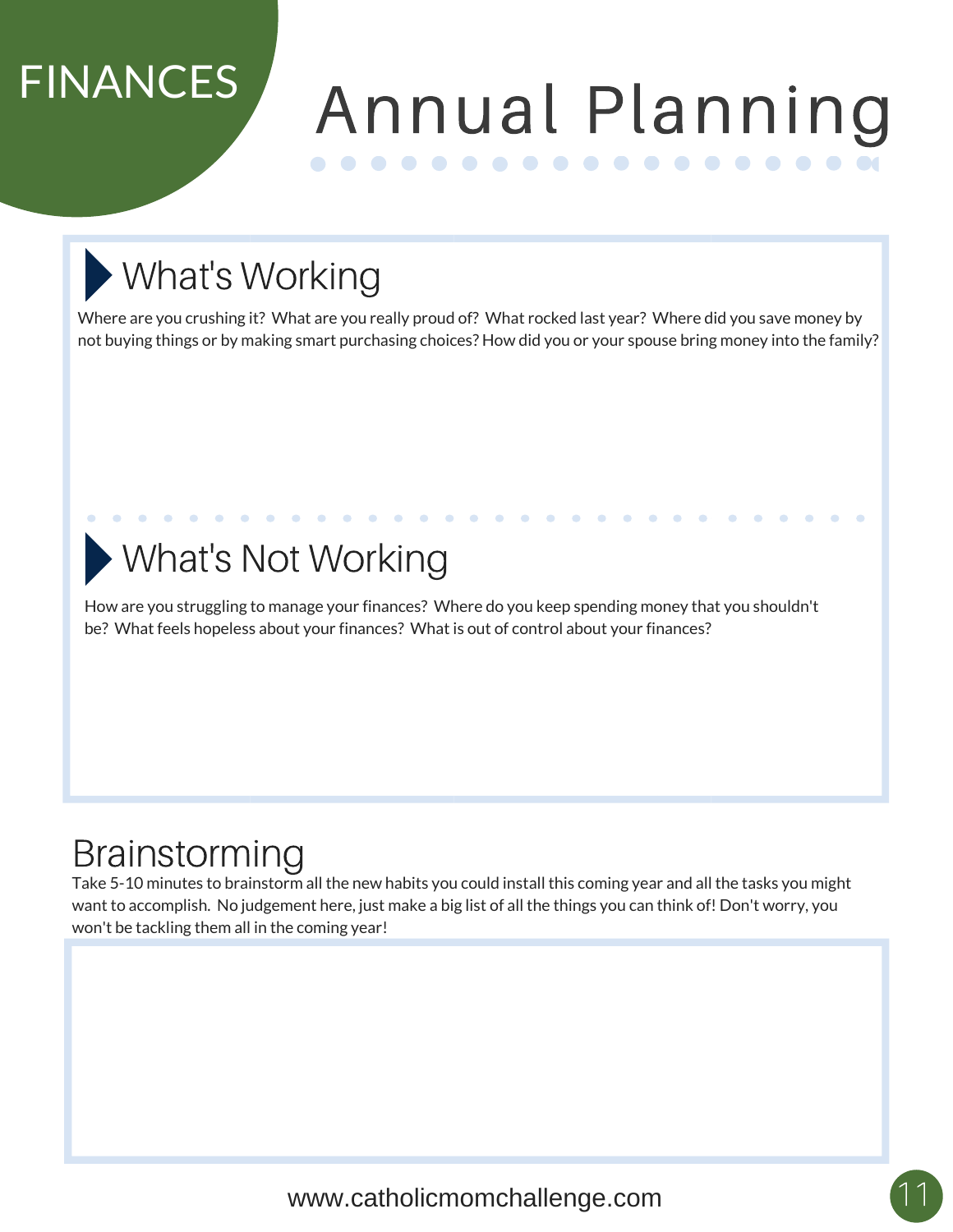## FINANCES

#### Annual Planning . . . . . . . . . . . . . .

Now you're going to narrow down your ideas and pick the ones you're actually going to tackle in the coming year. Be realistic about what you can accomplish. I recommend picking 1-2 habits to install (i.e. review budget weekly, make your lunch at home, put money in savings monthly, look for coupons weekly etc. ) and no more than five tasks to accomplish (i.e. learn how to make coffee at home, make a budget, sell something you don't use etc.)

#### New Habits I Will Install This Year

| Habit: |  |
|--------|--|

Frequency:

Habit: Frequency:

#### Tasks I Will Accomplish

Make sure these tasks are Specific, Measurable, Attainable, Realistic and Time-Bound

#### **TASK**

**COMPLETION DATE**

Obstacles you may face while trying to grow in your faith: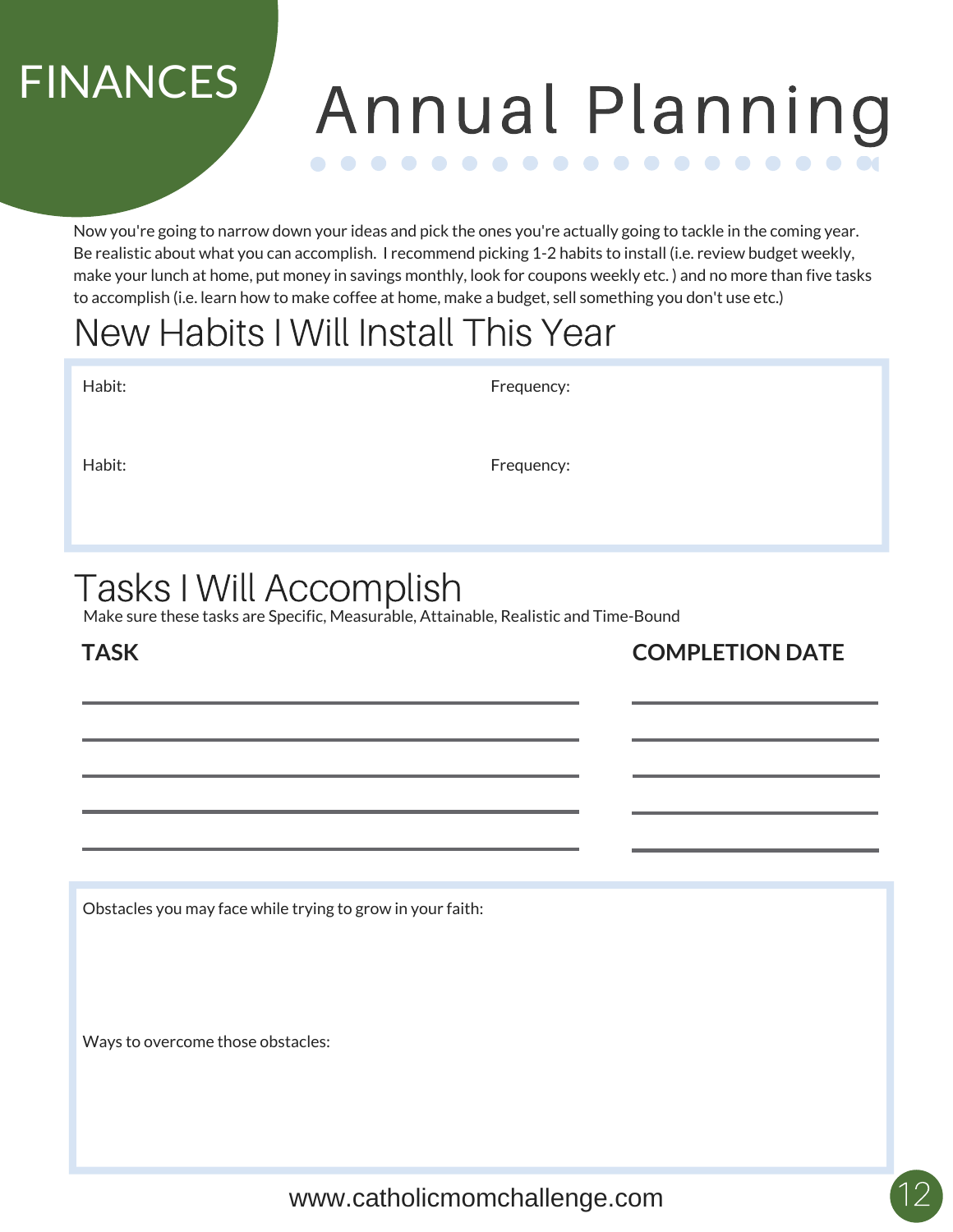#### **HOMEMAKING**

#### Annual Planning

### What's Working

Where are you crushing it? What are you really proud of? What rocked last year? What aspects of creating a peaceful, God-centered and well-ordered home environment are working? What is your favorite part of your home?

#### What's Not Working

How are you struggling to manage your home? Where does it feel disorganized? When does your home lack peace? Which rooms in your home increase your anxiety?

#### Brainstorming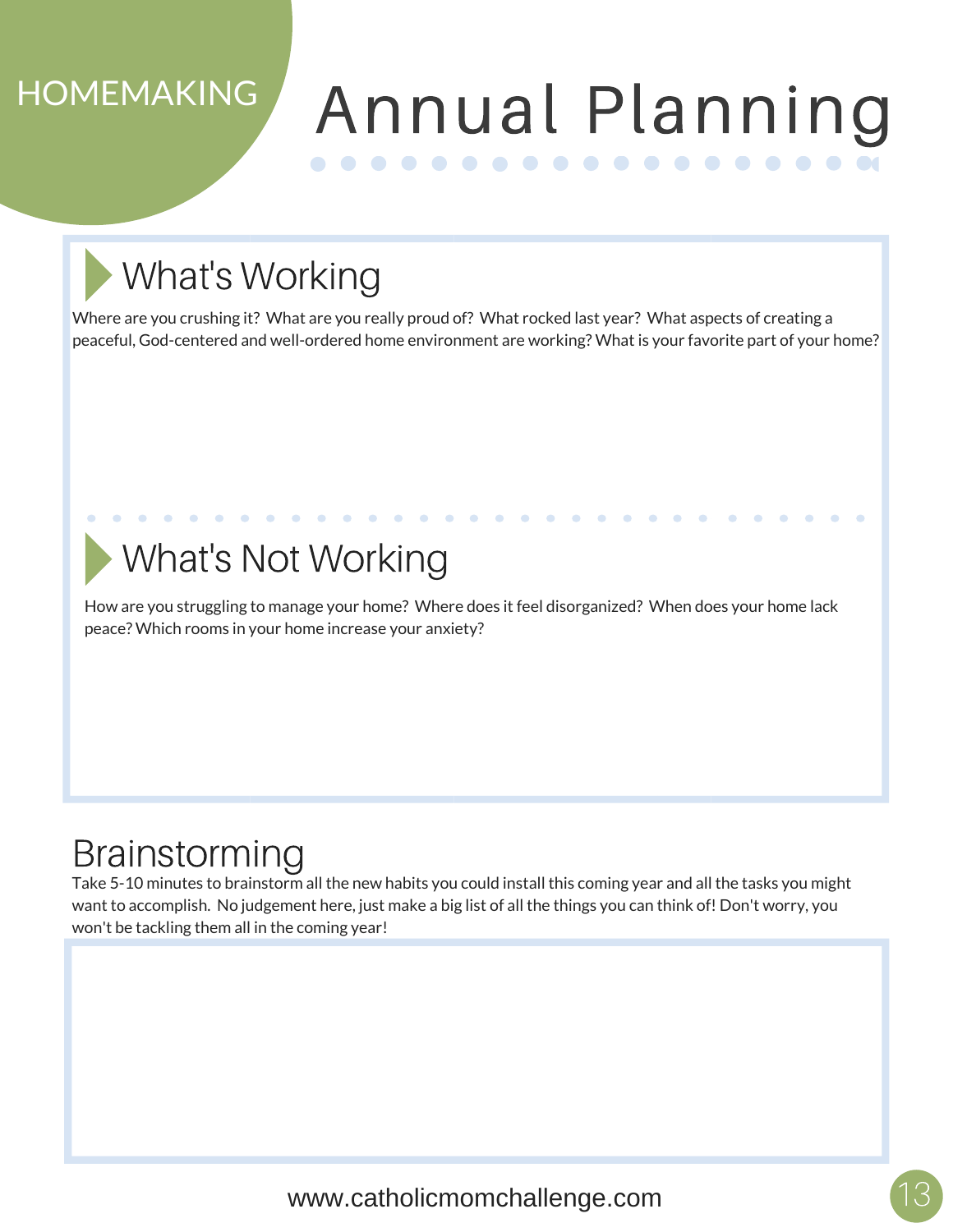#### **HOMEMAKING**

#### Annual Planning . . . . . .  $\bullet\bullet\bullet\bullet\bullet\bullet$

Now you're going to narrow down your ideas and pick the ones you're actually going to tackle in the coming year. Be realistic about what you can accomplish. I recommend picking 1-2 habits to install (i.e. commit to a weekly chore routine, do housework as a family on Saturday mornings, do deep cleaning once per month etc.) and no more than five tasks to accomplish (i.e. read a book about housekeeping, buy a laundry organizer, etc.)

#### New Habits I Will Install This Year

| Habit: | Frequency: |
|--------|------------|
| Habit: | Frequency: |
|        |            |

#### Tasks I Will Accomplish

Make sure these tasks are Specific, Measurable, Attainable, Realistic and Time-Bound

#### **TASK**

**HAVITAL KE EATLES** 

**COMPLETION DATE**

Obstacles you may face while trying to grow in your faith: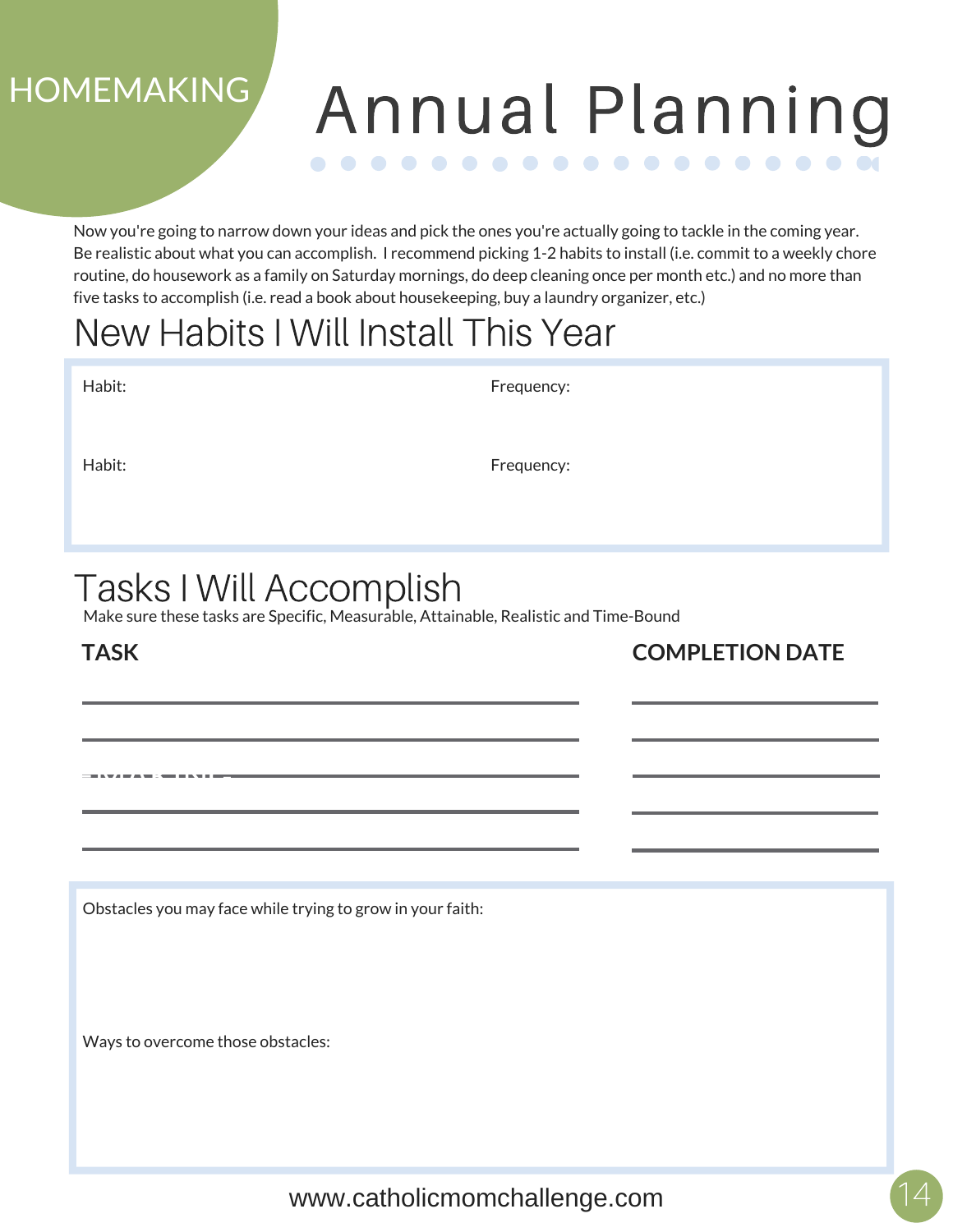## Annual Habit Schedule

Look at the habits you listed in each sector for Annual Planning and assign them to a month. You can use sticky notes and move them around until you think you have a reasonable order. For example, I don't plan extra homemaking skills in December when I'm busy with the holidays, I try to pick something spiritual for Lent, etc.

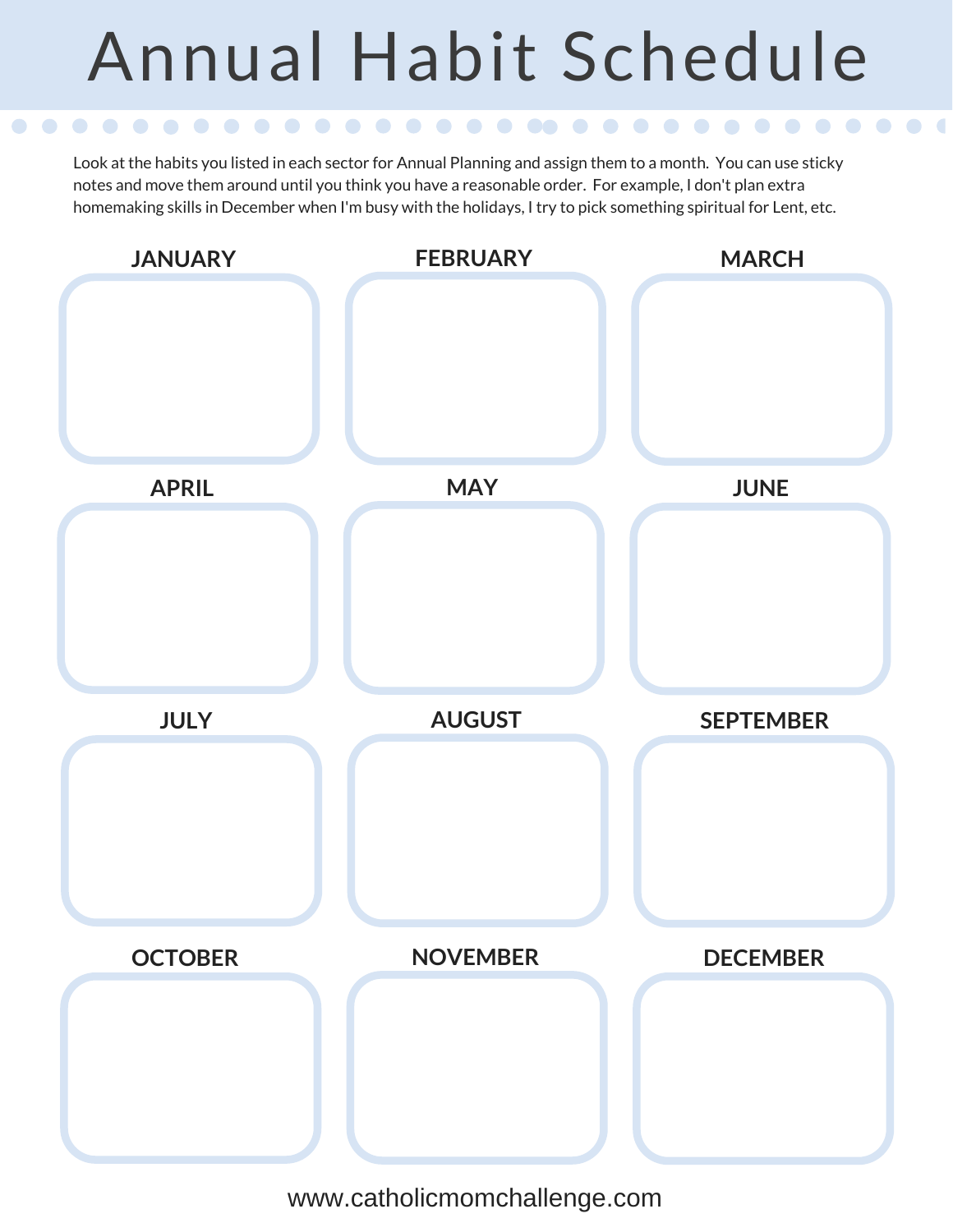# MONTHLY PLAN

Look back at the habits and tasks you laid out in your Annual Plan, which ones need to be accomplished this month? Make sure to include completion date. Add in important dates like birthdays, anniversaries, feast days you want to celebrate and Holy days of obligation.

#### **MONTH:**

Habit I'm Focusing On: Frequency: Frequency:

Obstacles I May Face:

Ways to Overcome Those Obstacles:

Important Dates (Anniversaries, Birthdays, Feast Days, Holy Days of Obligation etc.):

#### Tasks I Will Accomplish

**TASK**

**COMPLETION DATE**

Books I Will Be Reading: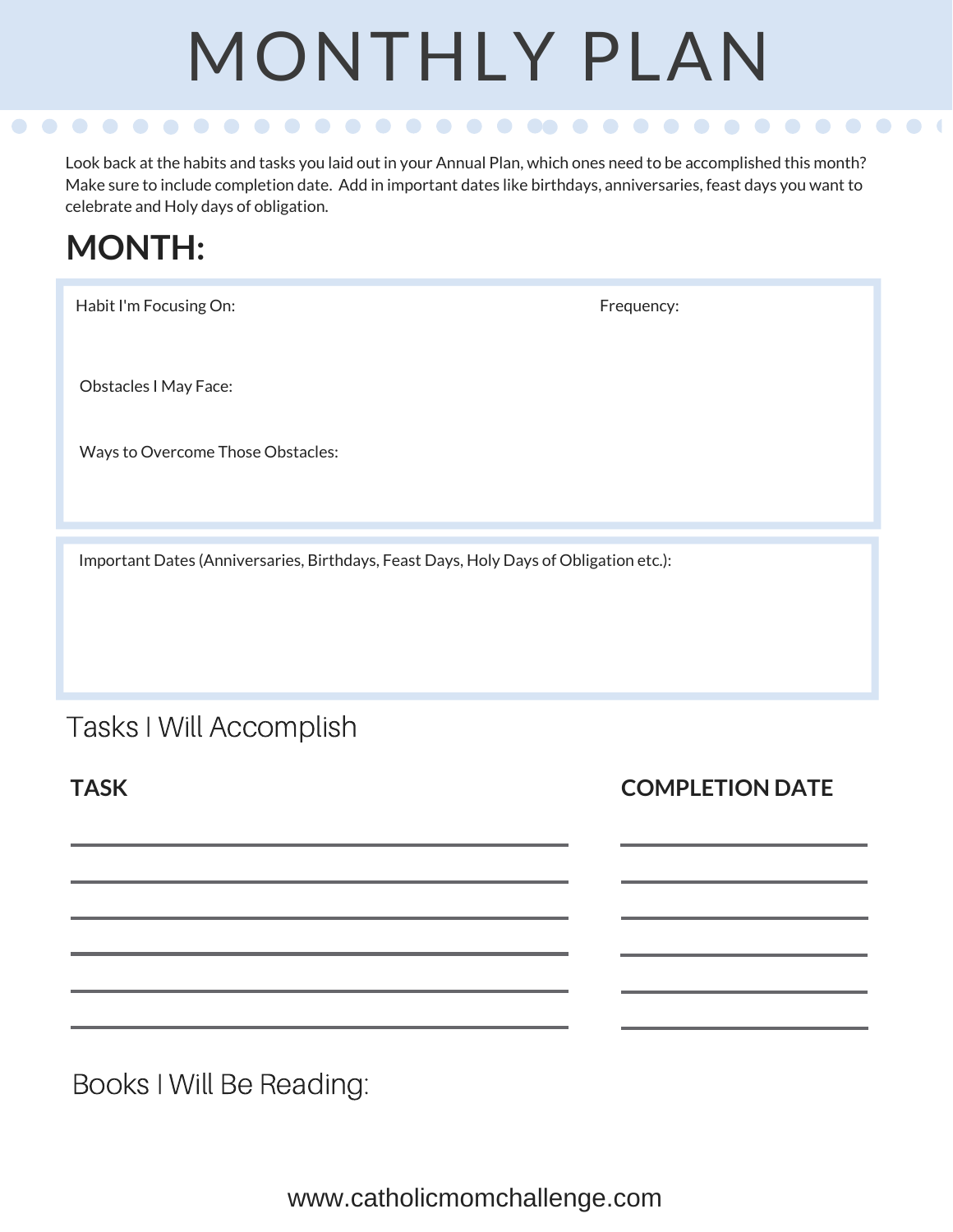# WEEKLY PLAN

Review the habits and tasks you laid out in your Monthly Plan and write down the ones that need to be accomplished this week. At week's end, come back to this worksheet and do a weekly review before making next week's plan.

# **WEEK OF:** Habit I'm Focusing On: Frequency: Frequency: Important Dates (Anniversaries, Birthdays, Feast Days, Holy Days of Obligation etc.): Memory Verse: **TASK What's Working? What's Not Working?** Weekly Review **COMPLETION DATE**

Rollover any uncompleted tasks that you still want to complete to next week's plan.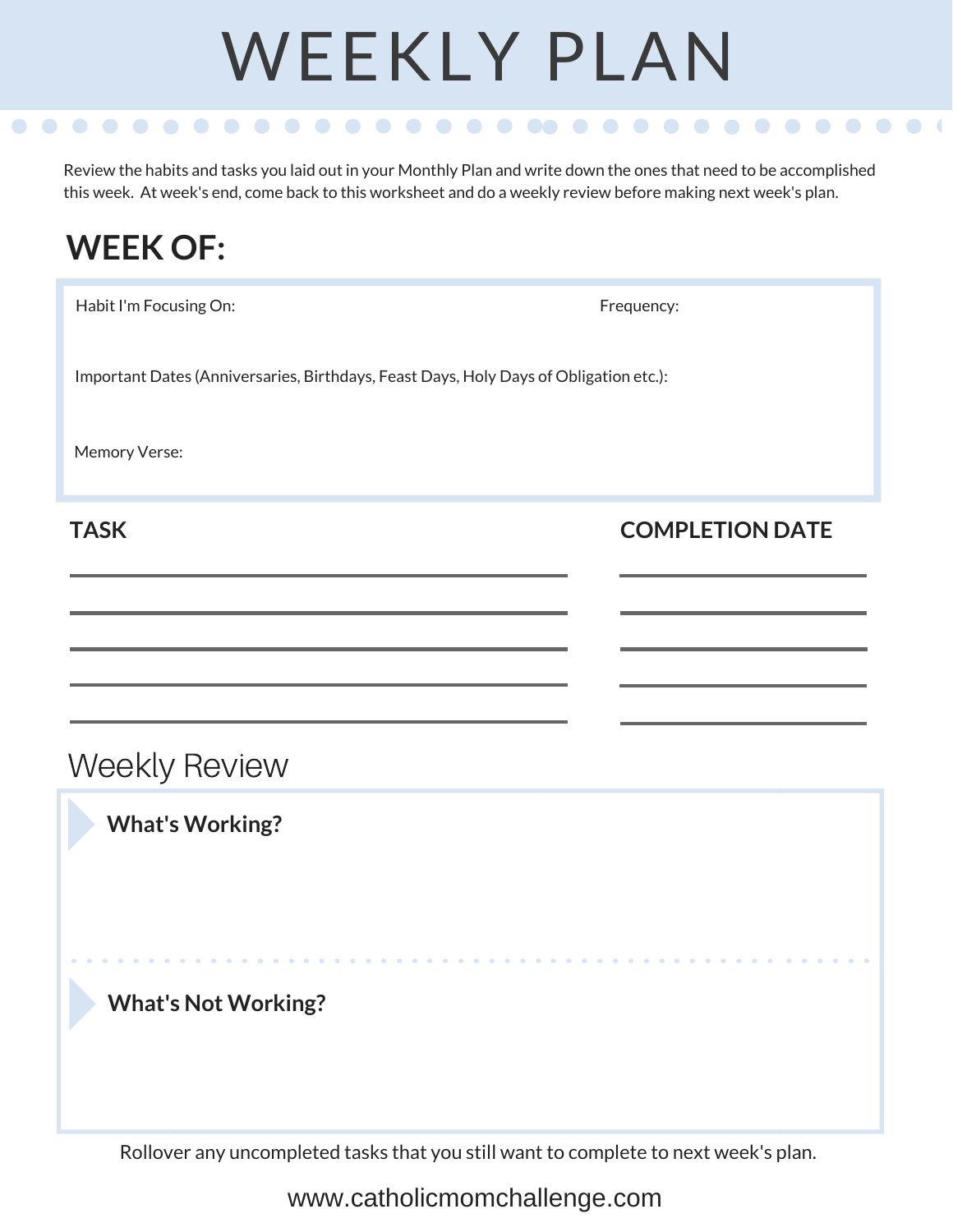# MONTHLY REVIEW

Grab the last Monthly Planning worksheet you filled out. Look over your chosen habit and tasks. Add any notes on that paper about major events or surprises that too place. For example, if you find out you're pregnant, that's a big deal! Jot down a note about that. After reviewing those pages, fill out the following:

#### What's Working

Where are you crushing it? What are you really proud of? What rocked during the last month?

#### What's Not Working

Be a scientist. This isn't about feeling bad, it's just about capturing results. How did you struggle this month? What left you feeling disorganized or discouraged? Do you notice any patterns or bad habits forming? What people or bad habits are holding you back?

#### Brainstorming Plans for Next Month

Look over your Annual Plan and your Annual Habit Schedule to get an idea of what you can tackle in the upcoming month. Take 5-10 minutes to brainstorm ways that you can continue the progress above and overcome the stumbling blocks you experienced last month. Review the Motivation Equation again and Be A Scientist! This is the time to revise your expectations and add or take out any tasks from your Annual Plan.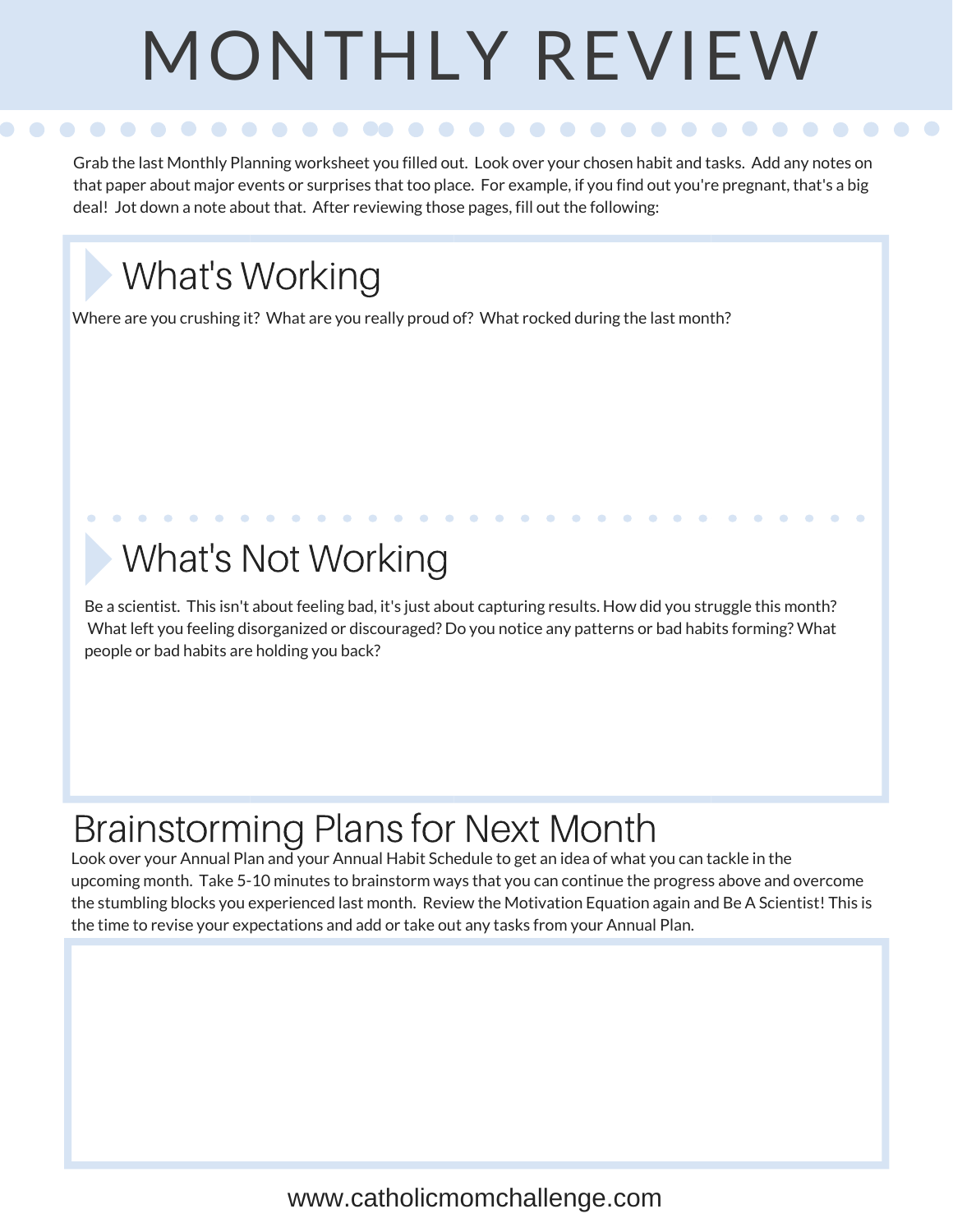# ANNUAL REVIEW

Grab last year's Annual Plan, all the Monthly Plans and review sheets you've filled out this year. Review them slowly and thoughtfully. Add any notes on that paper about major events or surprises that too place. After reviewing those pages, fill out the following:

#### What's Working

Where are you crushing it? What are you really proud of? What rocked during the last year?

#### What's Not Working

Be a scientist. This isn't about feeling bad, it's just about capturing results. How did you struggle this year? What left you feeling disorganized or discouraged? Do you notice any patterns or bad habits forming? What people or bad habits are holding you back?

#### Brainstorming Plans for Next Year

After reviewing last year and thinking about the positive things you want to carry over and the negative things you want to lose or improve, take 5-10 min. to brainstorm ways that you can continue the progress above and overcome the stumbling blocks you experienced last year. Review the Motivation Equation again and Be A Scientist! This is the time to revise your expectations and make your plans for next year.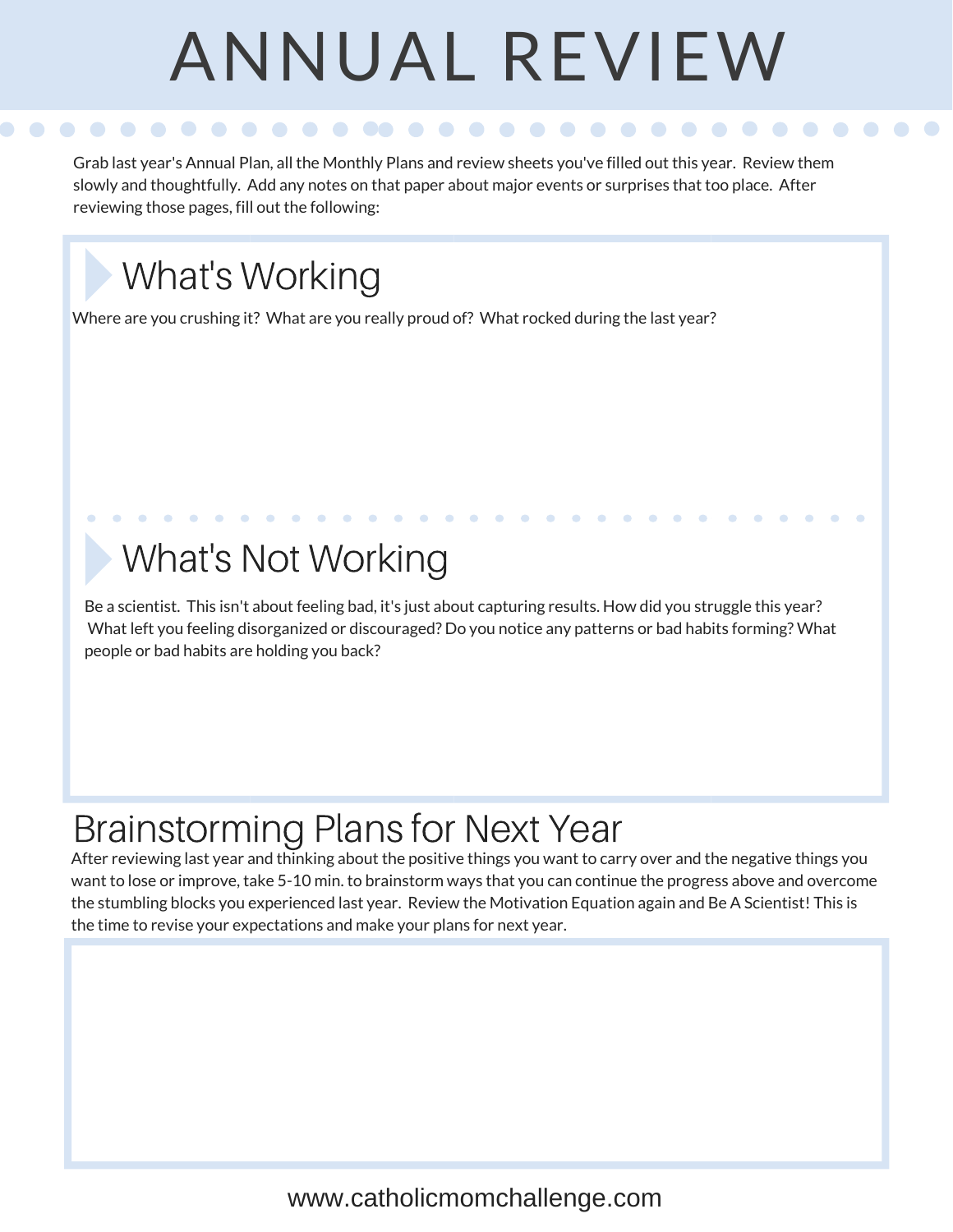# QUARTERLY REVIEW

Grab the last three Monthly Plan worksheets you filled out. Look over them. Add any notes on that paper about major events or surprises that too place. For example, if you find out you're pregnant, that's a big deal! Jot down a note about that. After reviewing those pages, fill out the following:

#### What's Working

Where are you crushing it? What are you really proud of? What rocked during the last three months?

#### What's Not Working

Be a scientist. This isn't about feeling bad, it's just about capturing results. How did you struggle this quarter? What left you feeling disorganized or discouraged? Do you notice any patterns or bad habits forming? What people or bad habits are holding you back?

#### Brainstorming Plans for Next Quarter

Look over your Annual Plan and your Annual Habit Schedule to get an idea of what you can tackle in the upcoming quarter. Take 5-10 minutes to brainstorm ways that you can continue the progress above and overcome the stumbling blocks you experienced last quarter. Review the Motivation Equation again and Be A Scientist! This is the time to revise your expectations and add or take out any tasks from your Annual Plan.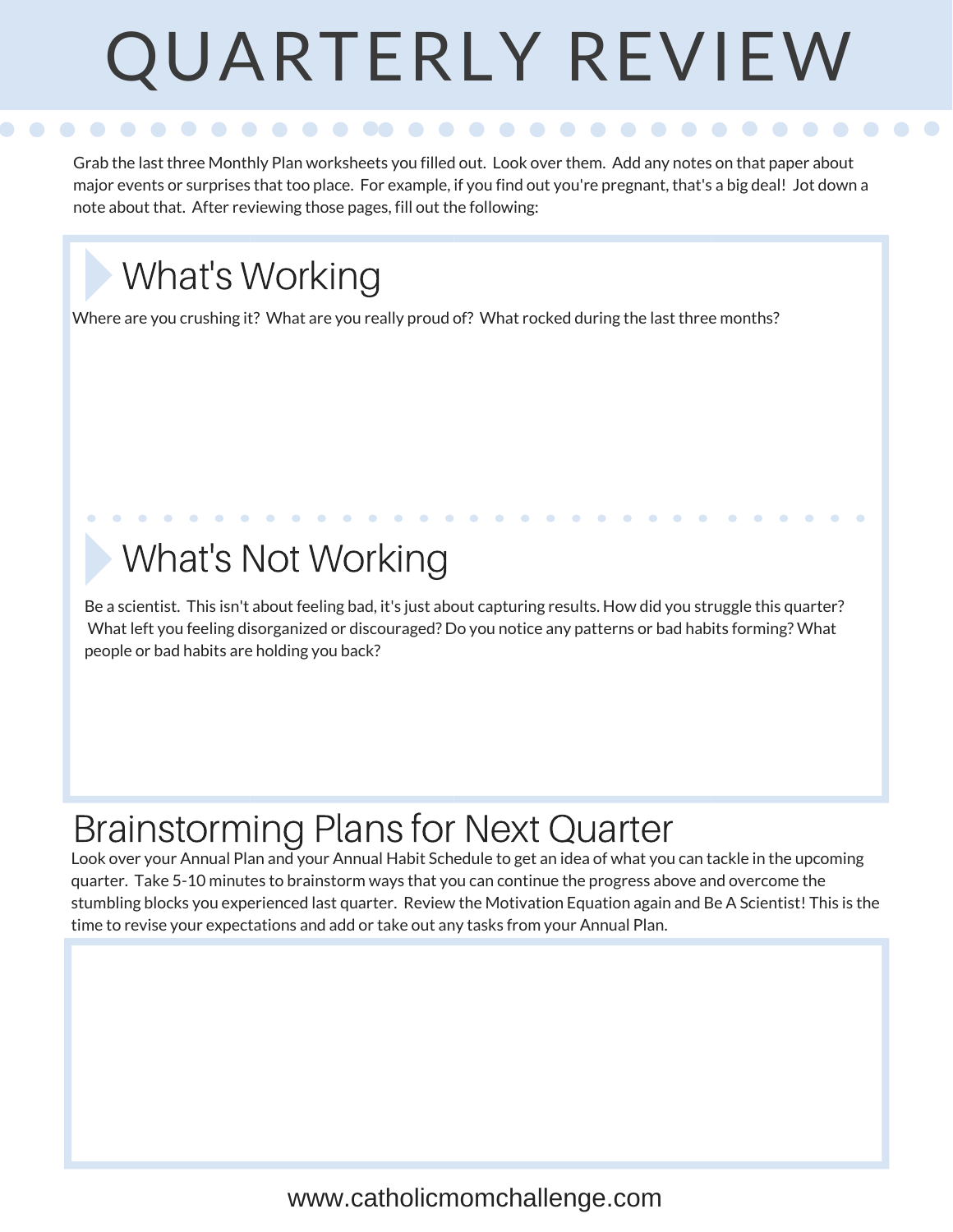## SIGNS YOU'RE OUT OF TUNE

 $\bullet$   $\bullet$   $\bullet$   $\bullet$  $\bullet$  $\bullet$   $\bullet$ 

What are some of the way you know you're out of tune with God? Maybe you're short with your kids, you feel prolonged sadness, you're getting caught up in envy, or you're focusing on worldly things, When does God feel far from you?

| List Some Signs You're Out of Tune with God |
|---------------------------------------------|
|                                             |
|                                             |
|                                             |
|                                             |
|                                             |